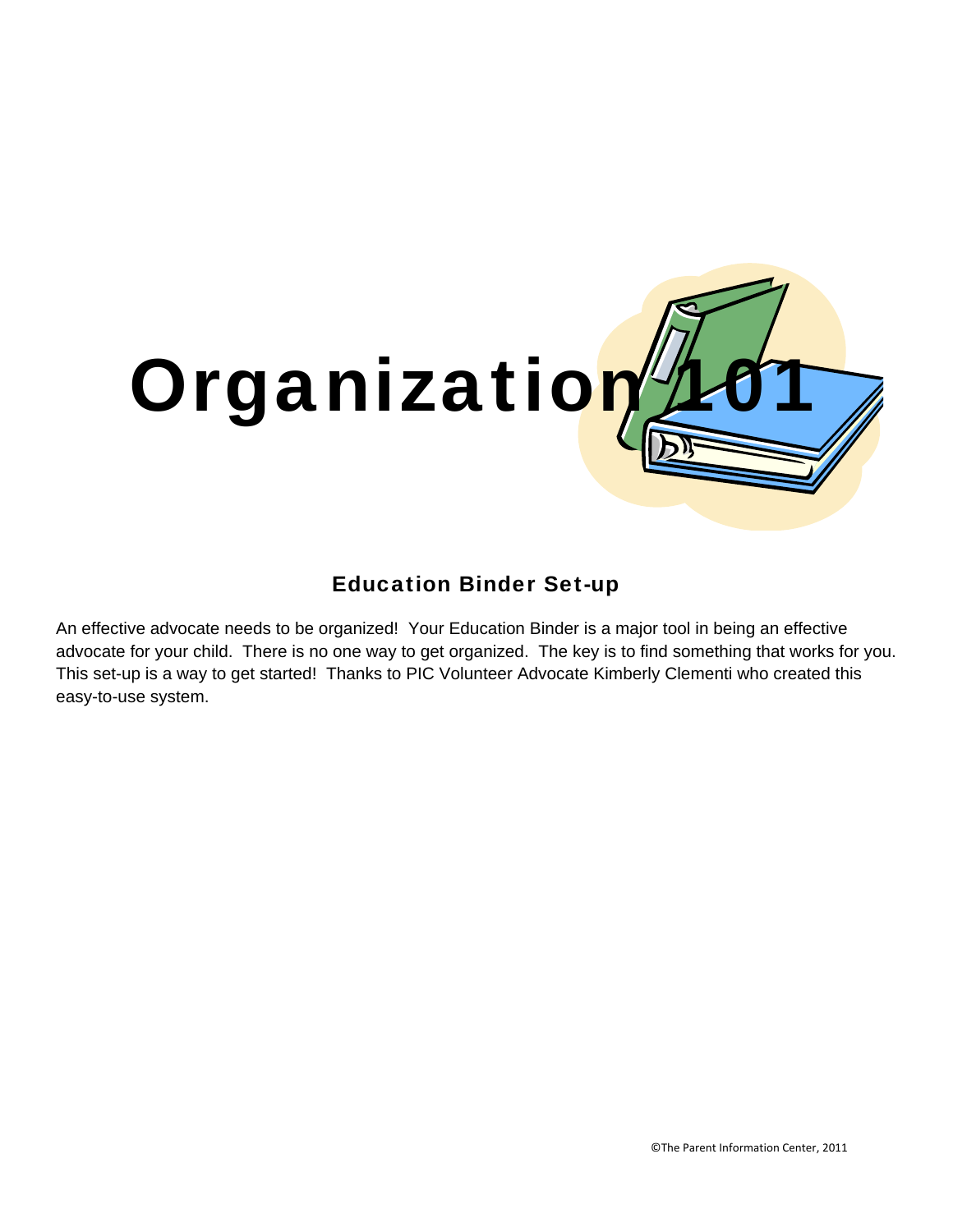# Organization

#### Materials:

1 three ring binder (larger than 1 inch!)

1 set of divider tabs (at least 6)

A three-hole punch

Materials provided in this packet

#### To Begin:

- Label the tabs for your binder:
	- 1. IEP
	- 2. Evaluations
	- 3. Contact Logs
	- 4. Meeting Logs/Notes
	- 5. Documentation
	- 6. Samples/Resources
- Pull together all the paperwork you have. Sort it into these categories; filing the papers with the newest / most recent date on top. (If you have several years worth of materials, I would use this binder for the last three years and have a separate binder for the older documents filed in the same way.
	- 1. IEP
	- 2. Evaluations (any evaluation done on your child)
	- **3. Contact Logs** (a sample log has been provided for you)
	- 4. Meeting Logs/Notes (your notes and logs- a sample log has been provided for you)
	- 5. Documentation (any letters you receive or send to anyone involving the education of your child; include Written Prior Notices, IEP meeting invites, etc.)
	- 6. Samples/Resources (samples and resources that have been provided or that you find on your own.

## Now you have completed the one of the most important steps!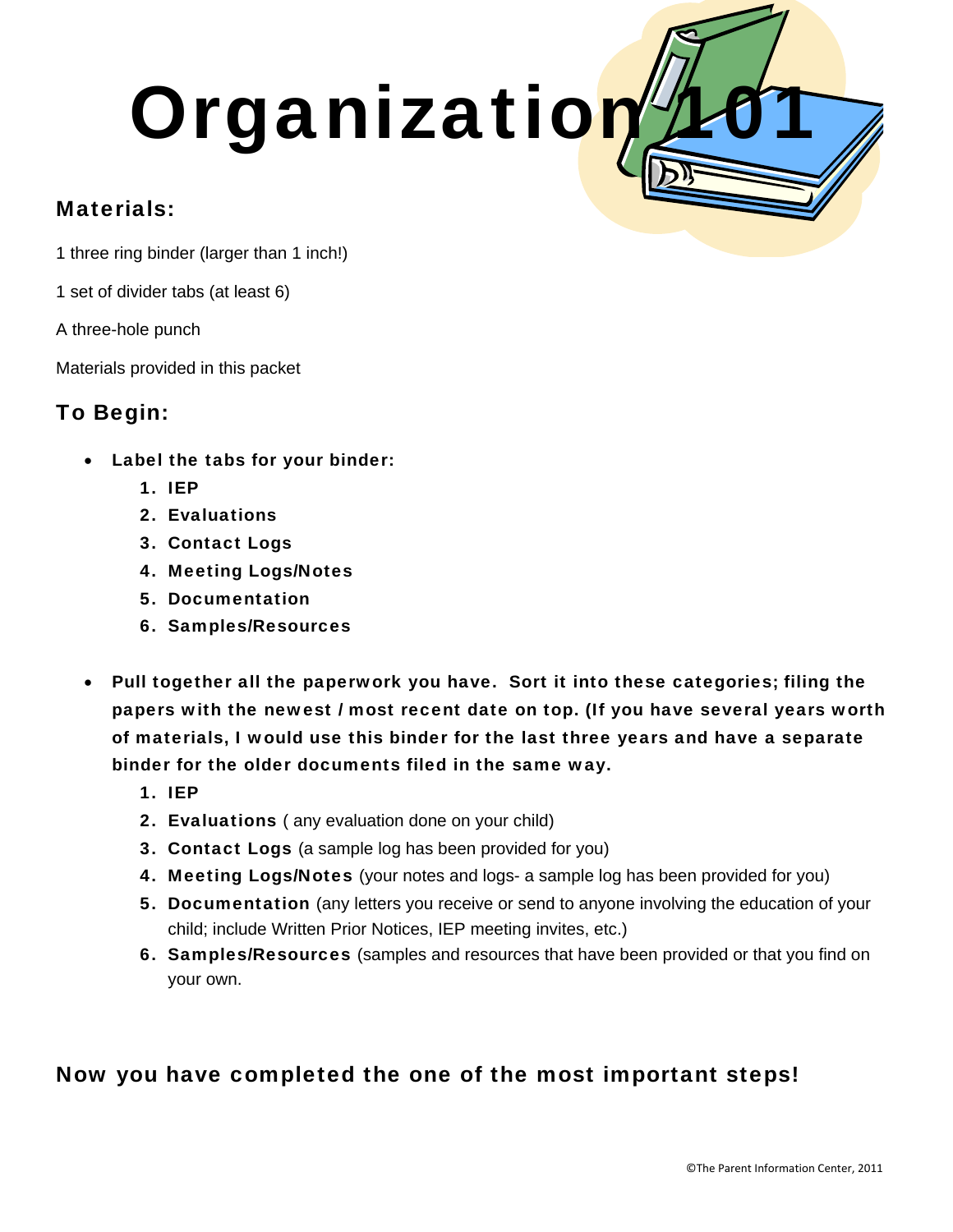# Contact List

|                                    | <b>Mailing Address:</b> |
|------------------------------------|-------------------------|
| My Child's School                  | Phone:                  |
|                                    | Fax:                    |
|                                    | <b>Contact Names:</b>   |
|                                    | <b>Mailing Address:</b> |
|                                    | Phone:                  |
| <b>School District</b>             | Fax:                    |
|                                    | <b>Contact Names:</b>   |
|                                    | <b>Mailing Address:</b> |
| Superintendent                     | Phone:                  |
|                                    |                         |
|                                    |                         |
|                                    |                         |
|                                    |                         |
|                                    |                         |
| Parent Information<br>Center (PIC) | Phone: (603) 224-7005   |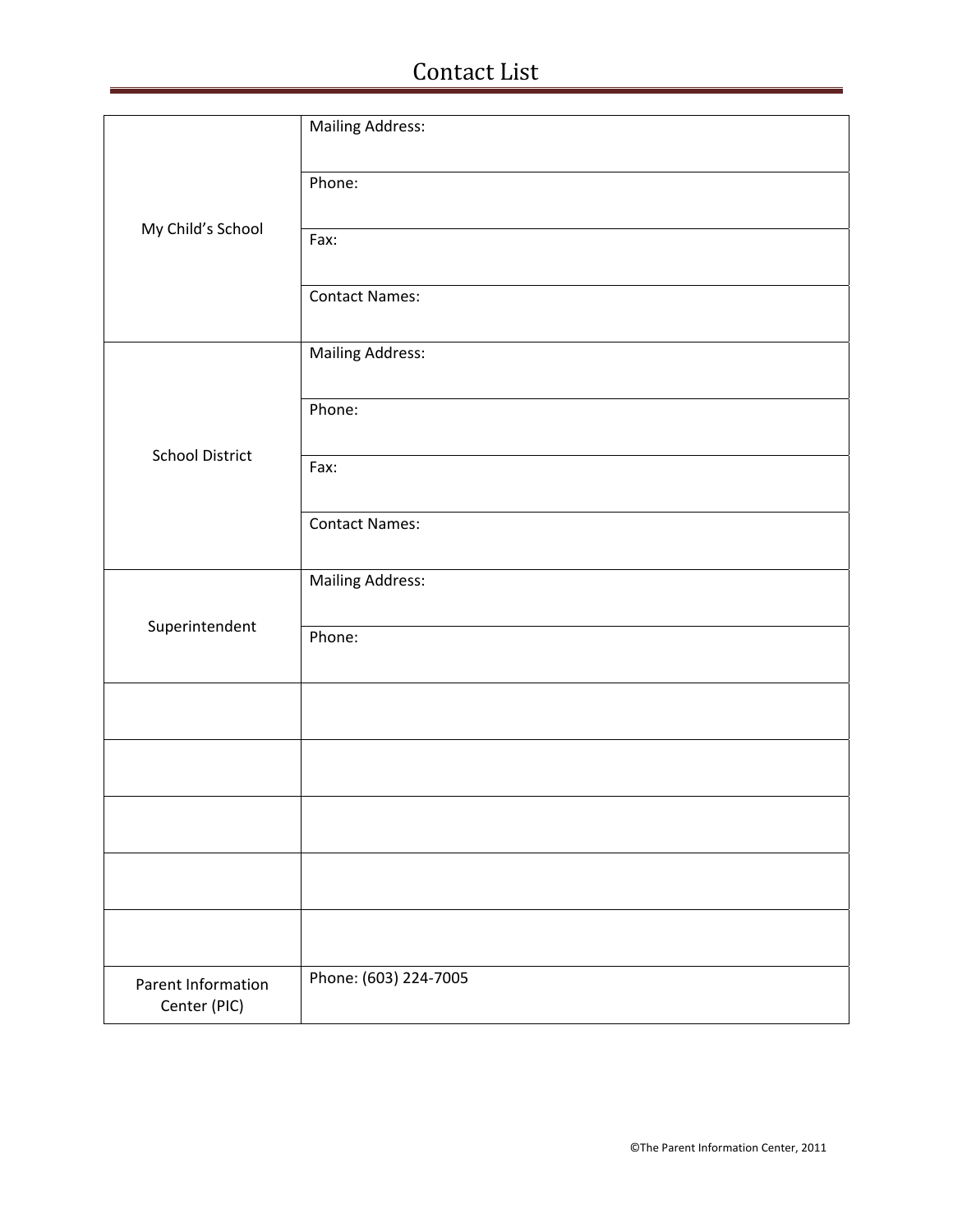

#### **IEP Time Line**

- \*With the 45 day period for evaluations, the school can ask for one 15 day extension with parental consent.
- LEA must provide advance written notice 10 days before an IEP meeting and 5 days before a manifestation meeting.
- Anytime an IEP meeting is requested, the LEA must respond in 21 days.

# Always remember: **If it is not in writing, it did not happen!** Document everything!

| Members of an IEP Team (must include) |                    |                  |                  |                |             |               |              |
|---------------------------------------|--------------------|------------------|------------------|----------------|-------------|---------------|--------------|
| Parent /                              | <b>Child</b> (when | At least         | At least         | <b>LEA</b>     | Person who  | Person        | Others that  |
| Legal                                 | appropriate)       | one              | one              | Representative | can explain | knowledgeable | have         |
| Guardian                              |                    | Regular          | <b>Special</b>   |                | the         | about         | specific     |
|                                       |                    | <b>Education</b> | <b>Education</b> |                | evaluations | vocational    | knowledge    |
|                                       |                    | <b>Teacher</b>   | Teacher or       |                | fully       | program       | of the child |
|                                       |                    |                  | Service          |                |             |               |              |
|                                       |                    |                  | Provider         |                |             |               |              |

# **The only thing you need to sign at any meeting is the attendance sheet, everything else you can bring home and review for 14 days before signing!**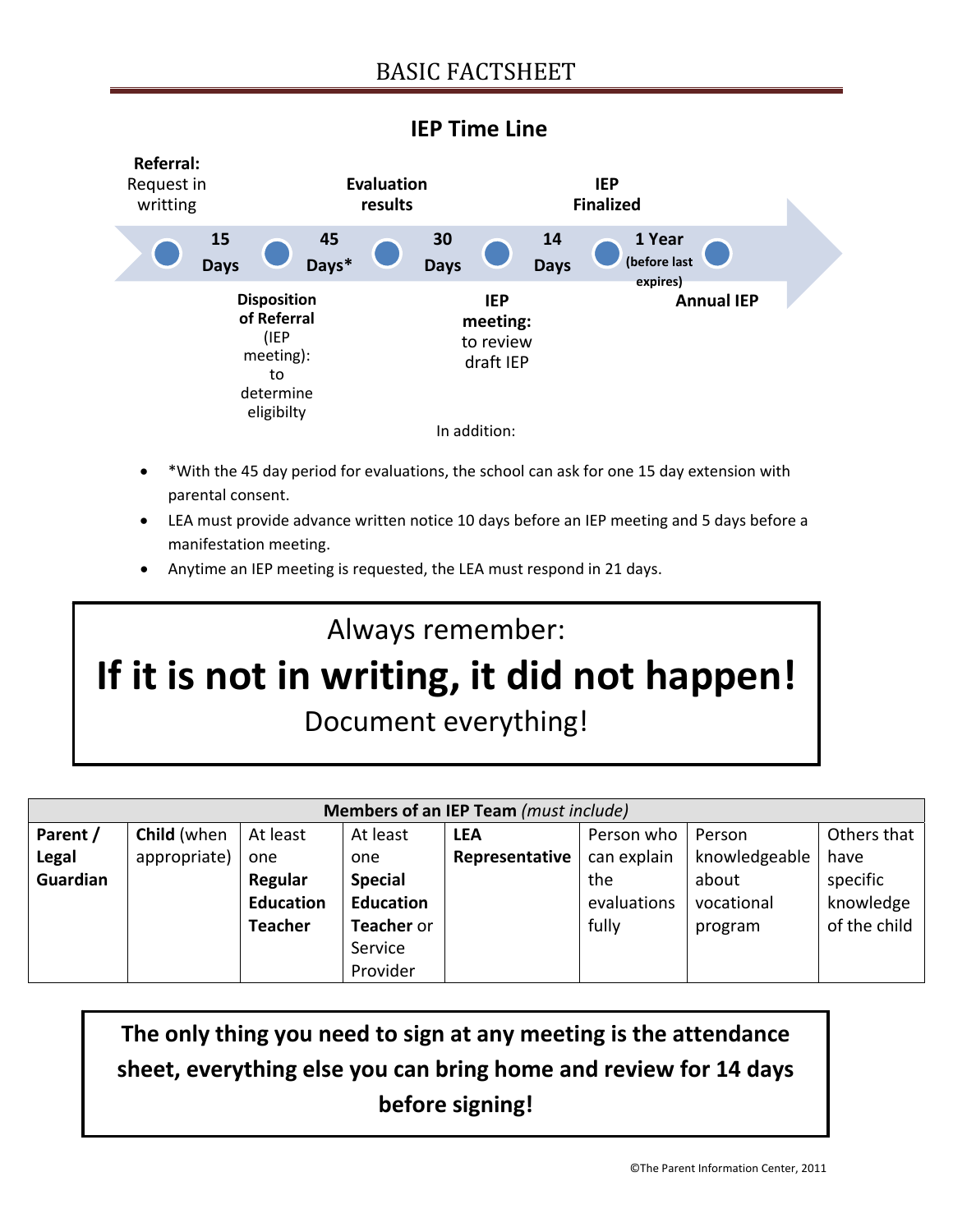# Evaluations

These are the types of evaluations. In the spaces, keep a list of the types of tests your child has had & the year.

| Type of<br><b>Evaluation</b>             | <b>Test Name</b> | <b>Date</b> | Notes: |
|------------------------------------------|------------------|-------------|--------|
| Review of<br>educational<br>records      |                  |             |        |
| <b>Observations</b>                      |                  |             |        |
| Review of<br>student work                |                  |             |        |
| Medical, Vision,<br>and Hearing          |                  |             |        |
| Developmental<br>and Social<br>History   |                  |             |        |
| Fine and Gross<br>Motor<br>Evaluation    |                  |             |        |
| Adaptive<br>Behavior                     |                  |             |        |
| Speech and<br>Language<br>Assessment     |                  |             |        |
| Intellectual<br>Ability or "IQ"<br>tests |                  |             |        |
| Assessment of<br>Academic Skills         |                  |             |        |
| Social and<br>Emotional<br>Testing       |                  |             |        |
| Behavioral<br>Testing                    |                  |             |        |
| Psychiatric<br>Testing                   |                  |             |        |
| Other                                    |                  |             |        |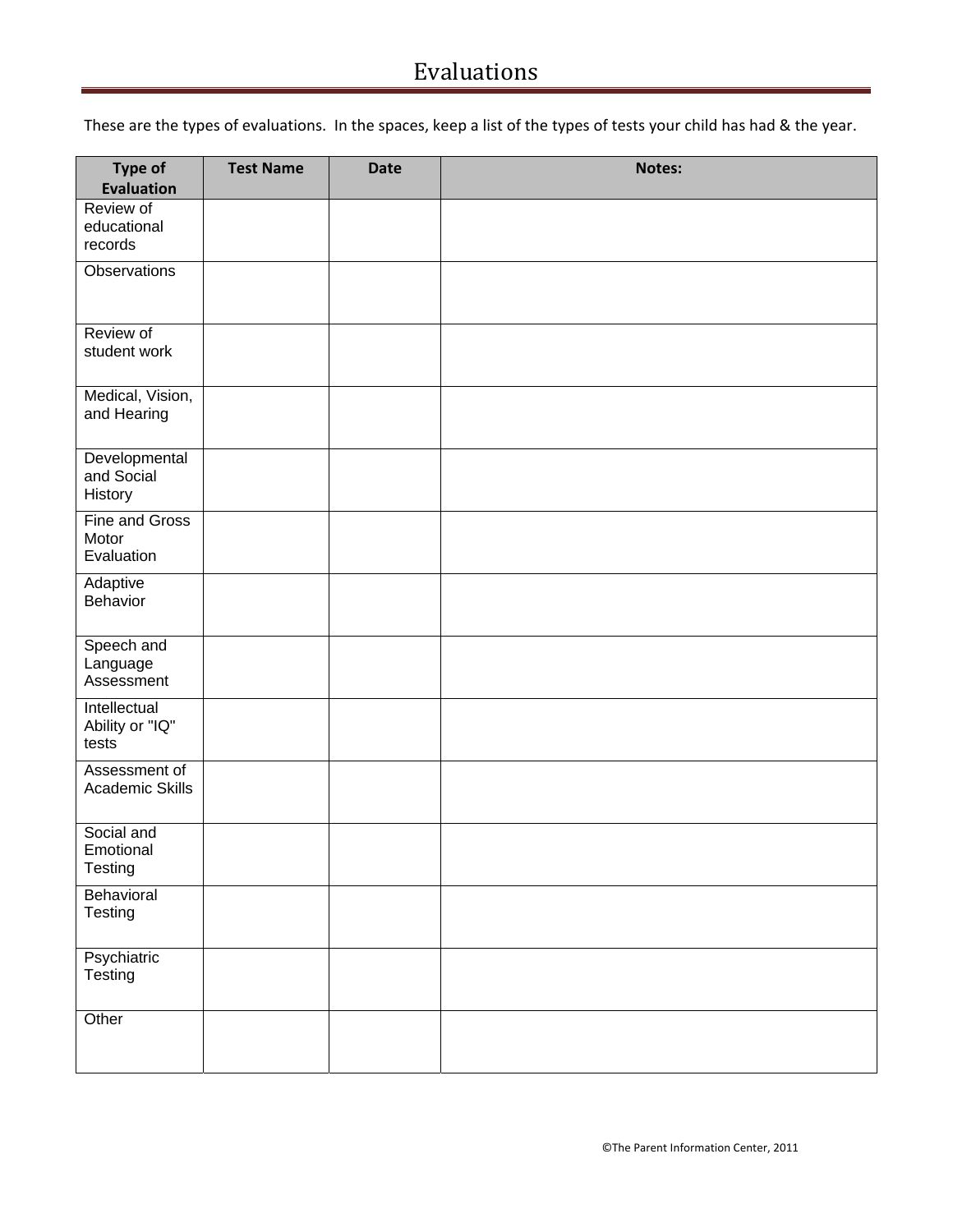#### **Evaluation Checklist:**

*(use this checklist when reading through an evaluation)*

- □ **WHO;** who conducted the evaluation? Are they qualified?
- **WHAT;** what did the evaluation test for? Did it accurately assess the concerns you had?
- □ **WHERE**; where was the evaluation conducted? Was it in the back of a noisy classroom or in a quiet workspace?
- **WHEN**; was the test conducted in one day or in many sittings? Was that necessary and why? Does that give evidence to the issues you have brought up?
- $\Box$  **HOW**; how were the conclusions drawn? Do you understand the results?
- □ **WHOA**; stop for a minute and ask yourself, "Does this sound like my child"?

Plot your results on a Bell Curve to see the whole picture:



You can plot your scores on the provided Bell Curve Sheets.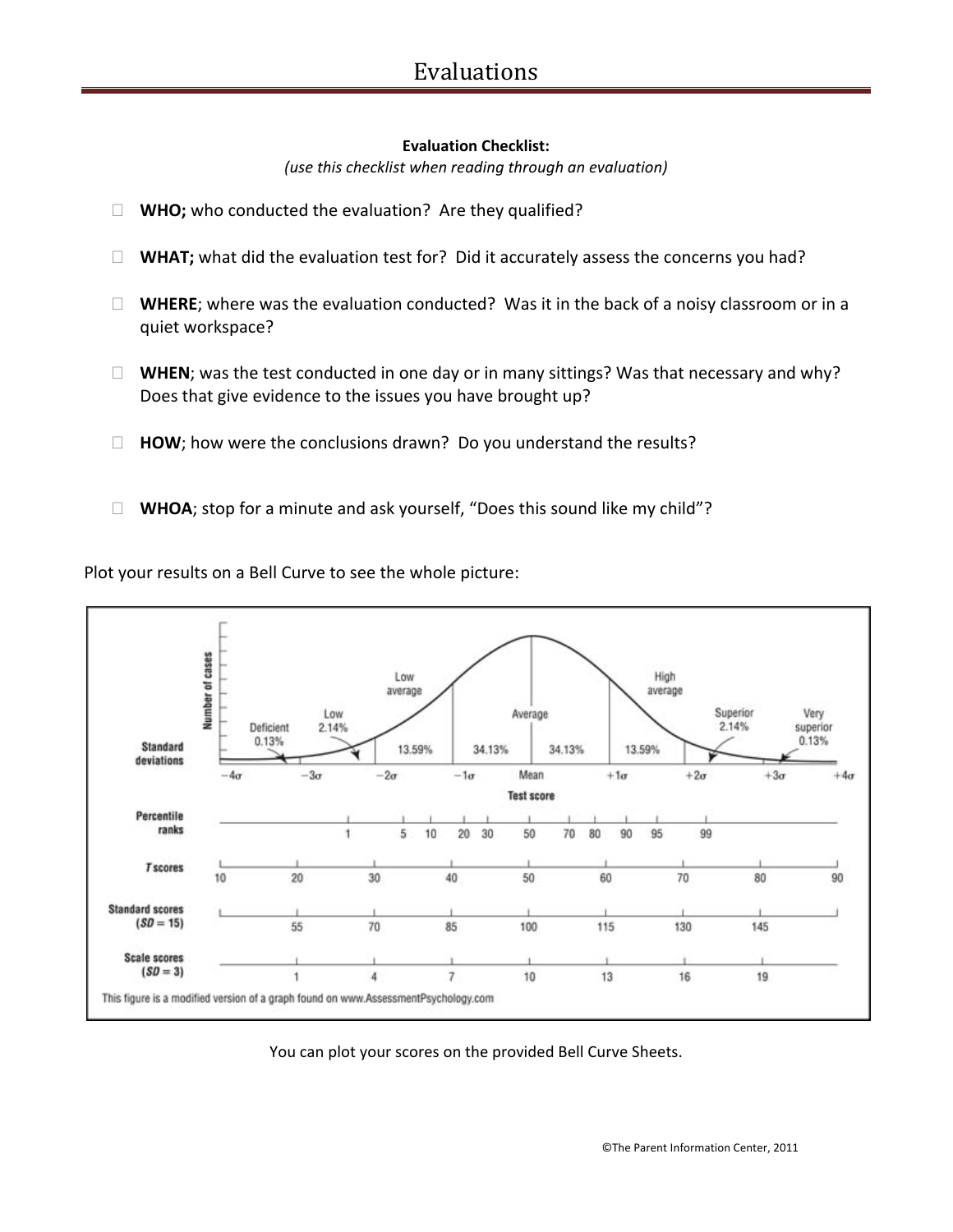# **Bell Curve for Plotting Test Scores**

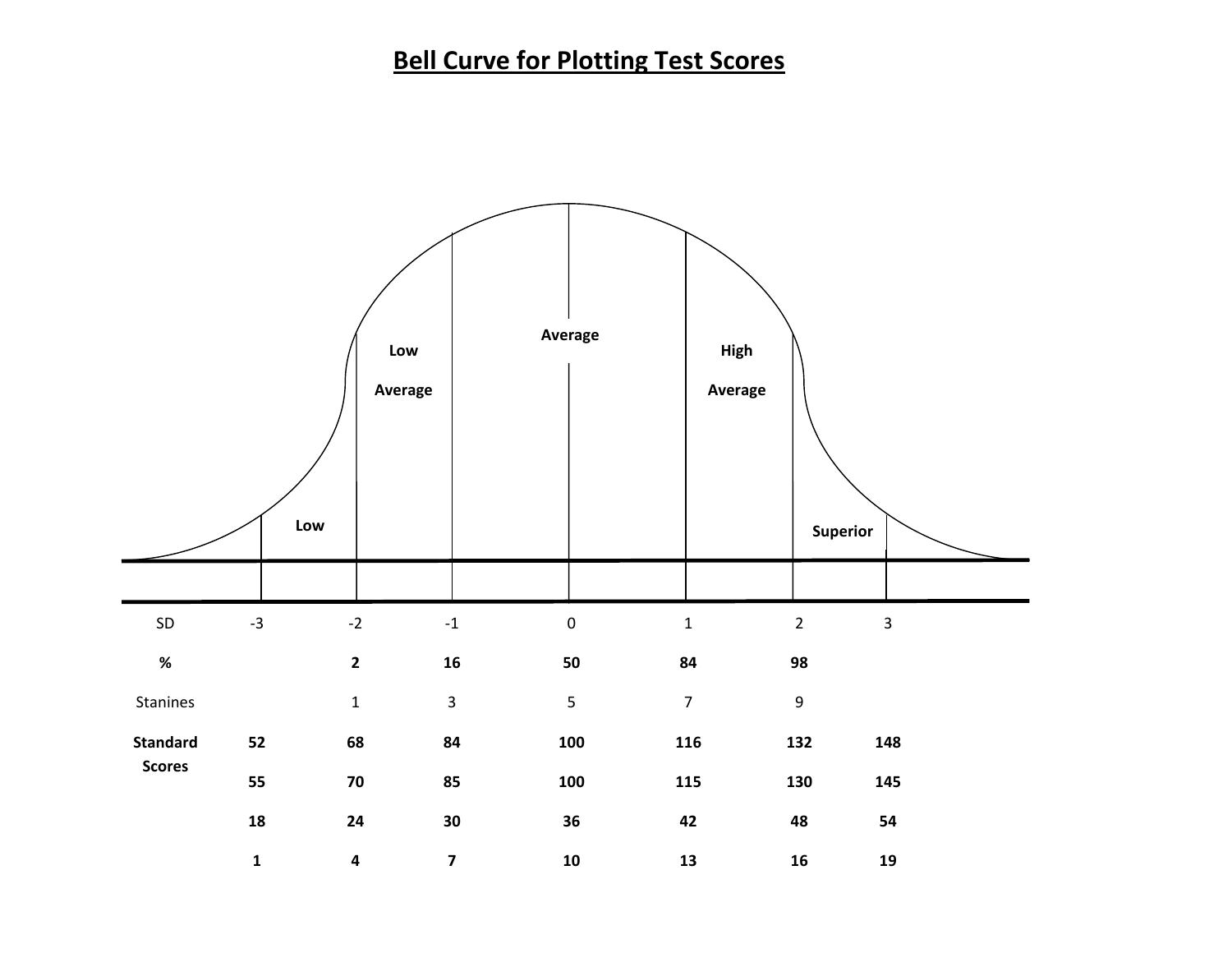Education Contact Log #\_\_\_\_\_\_\_\_\_

| Date:                | Notes: | Follow up needed? YES / NO                                                                                                                                                                                                    |  |  |
|----------------------|--------|-------------------------------------------------------------------------------------------------------------------------------------------------------------------------------------------------------------------------------|--|--|
| <b>Contact name:</b> |        | <b>Action taken:</b>                                                                                                                                                                                                          |  |  |
|                      |        | □ Letter sent on _________                                                                                                                                                                                                    |  |  |
| Type of contact:     |        | Meeting requested YES / NO                                                                                                                                                                                                    |  |  |
| $\Box$ Letter        |        | Email sent on __________                                                                                                                                                                                                      |  |  |
| $\square$ Email      |        | D Phone Call made on ________                                                                                                                                                                                                 |  |  |
| □ Phone Call         |        | □ Meeting date set for _________                                                                                                                                                                                              |  |  |
| $\Box$ In-person     |        | □ Other________________________                                                                                                                                                                                               |  |  |
|                      |        |                                                                                                                                                                                                                               |  |  |
| Date:                | Notes: | Follow up needed? YES / NO                                                                                                                                                                                                    |  |  |
| <b>Contact name:</b> |        | <b>Action taken:</b>                                                                                                                                                                                                          |  |  |
|                      |        | □ Letter sent on __________                                                                                                                                                                                                   |  |  |
| Type of contact:     |        | Meeting requested YES / NO                                                                                                                                                                                                    |  |  |
| $\Box$ Letter        |        | Email sent on __________                                                                                                                                                                                                      |  |  |
| $\square$ Email      |        | D Phone Call made on _________                                                                                                                                                                                                |  |  |
| □ Phone Call         |        | □ Meeting date set for _________                                                                                                                                                                                              |  |  |
| $\Box$ In-person     |        | □ Other the control of the control of the control of the control of the control of the control of the control of the control of the control of the control of the control of the control of the control of the control of the |  |  |
|                      |        |                                                                                                                                                                                                                               |  |  |
| Date:                | Notes: | Follow up needed? YES / NO                                                                                                                                                                                                    |  |  |
| <b>Contact name:</b> |        | <b>Action taken:</b>                                                                                                                                                                                                          |  |  |
|                      |        | □ Letter sent on _________                                                                                                                                                                                                    |  |  |
| Type of contact:     |        | Meeting requested YES / NO                                                                                                                                                                                                    |  |  |
| $\Box$ Letter        |        | □ Email sent on __________                                                                                                                                                                                                    |  |  |
| $\square$ Email      |        | D Phone Call made on __________                                                                                                                                                                                               |  |  |
| □ Phone Call         |        | □ Meeting date set for _________                                                                                                                                                                                              |  |  |
| $\Box$ In-person     |        | □ Other________                                                                                                                                                                                                               |  |  |
|                      |        |                                                                                                                                                                                                                               |  |  |
| Date:                | Notes: | Follow up needed? YES / NO                                                                                                                                                                                                    |  |  |
| <b>Contact name:</b> |        | <b>Action taken:</b>                                                                                                                                                                                                          |  |  |
|                      |        | □ Letter sent on <u>______</u>                                                                                                                                                                                                |  |  |
| Type of contact:     |        | Meeting requested YES / NO                                                                                                                                                                                                    |  |  |
| $\Box$ Letter        |        | Email sent on __________                                                                                                                                                                                                      |  |  |
| $\square$ Email      |        | D Phone Call made on ________                                                                                                                                                                                                 |  |  |
| □ Phone Call         |        | □ Meeting date set for _________                                                                                                                                                                                              |  |  |
| $\Box$ In-person     |        | □ Other_________________________                                                                                                                                                                                              |  |  |
|                      |        |                                                                                                                                                                                                                               |  |  |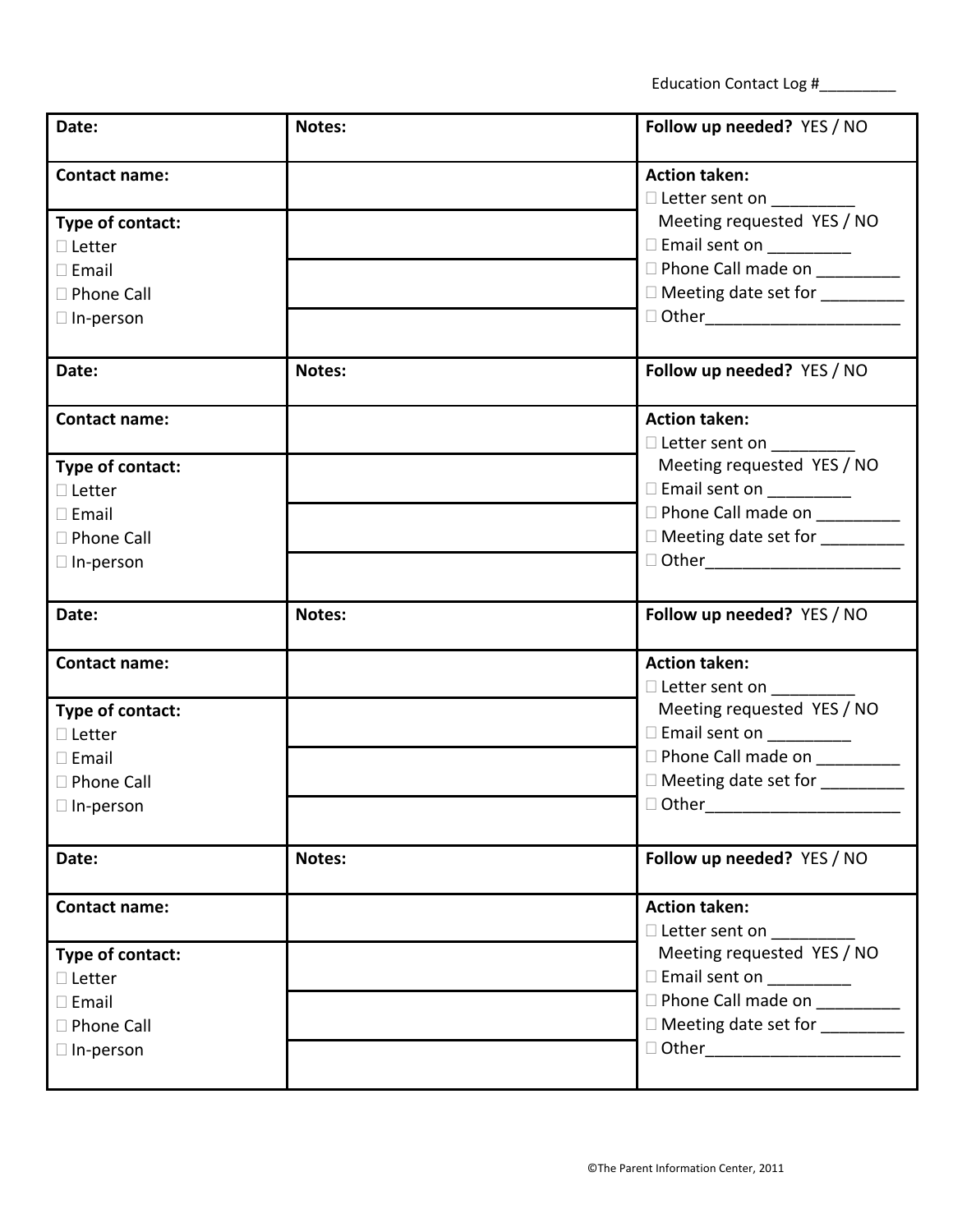| Date of Meeting: | <b>Participants:</b> | Agenda: |
|------------------|----------------------|---------|
|                  |                      |         |
|                  |                      |         |
|                  |                      |         |
|                  |                      |         |
|                  |                      |         |
|                  |                      |         |

| <b>Topic</b> | <b>Discussion</b> | <b>Team Decision</b> | <b>By Whom</b> | When | <b>Follow Up</b> |
|--------------|-------------------|----------------------|----------------|------|------------------|
|              |                   |                      |                |      |                  |
|              |                   |                      |                |      |                  |
|              |                   |                      |                |      |                  |
|              |                   |                      |                |      |                  |
|              |                   |                      |                |      |                  |
|              |                   |                      |                |      |                  |
|              |                   |                      |                |      |                  |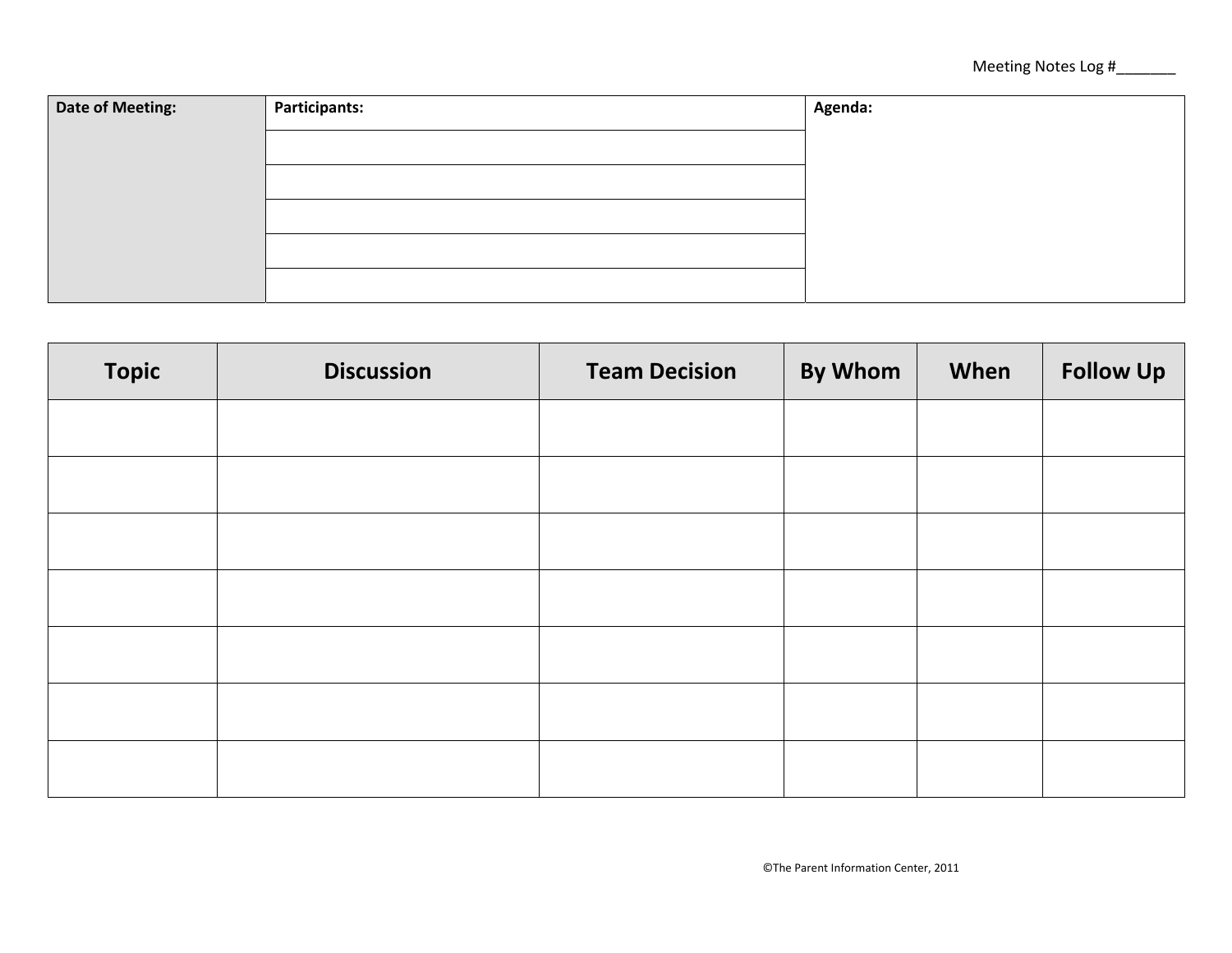$-$  /  $-$  /  $-$ 

Dear \_\_\_\_\_\_\_\_\_\_\_\_\_\_\_\_\_\_\_\_\_\_\_\_\_\_\_\_\_\_,

I am making a formal request that an IEP meeting, concerning my child

\_\_\_\_\_\_\_\_\_\_\_\_\_\_\_\_\_\_\_\_\_\_\_ be scheduled and convened within 21 calendar days to

\_\_\_\_\_\_\_\_\_\_\_\_\_\_\_\_\_\_\_\_\_\_\_\_\_\_\_\_\_\_\_\_\_\_\_\_\_\_\_\_\_\_\_\_\_\_\_\_\_\_\_\_\_\_\_\_\_\_\_\_\_\_\_\_\_\_\_\_\_

\_\_\_\_\_\_\_\_\_\_\_\_\_\_\_\_\_\_\_\_\_\_\_\_\_\_\_\_\_\_\_\_\_\_\_\_\_\_\_\_\_\_\_\_\_\_\_\_\_\_\_\_\_\_\_\_\_\_\_\_\_\_\_\_\_\_\_\_\_

\_\_\_\_\_\_\_\_\_\_\_\_\_\_\_\_\_\_\_\_\_\_\_\_\_\_\_\_\_\_\_\_\_\_\_\_\_\_\_\_\_\_\_\_\_\_\_\_\_\_\_\_\_\_\_\_\_\_\_\_\_\_\_\_\_\_\_\_\_

\_\_\_\_\_\_\_\_\_\_\_\_\_\_\_\_\_\_\_\_\_\_\_\_\_\_\_\_\_\_\_\_\_\_\_\_\_\_\_\_\_\_\_\_\_\_\_\_\_\_\_\_\_\_\_\_\_\_\_\_\_\_\_\_\_\_\_\_\_

discuss the following issues:

I am making this request in conformance with Ed 1109.06 (b) & (c) in the NH Rules for

the Education of Children with Disabilities (in effect June 30, 2008).

\_\_\_\_\_\_\_\_\_\_\_\_\_\_\_\_\_\_\_\_\_\_\_\_\_\_\_\_\_\_\_\_\_\_\_\_\_\_\_\_\_.

I appreciate your willingness to meet with me to discuss my concerns. The following dates and times would be most convenient for me:

\_\_\_\_\_\_\_\_\_\_\_\_\_\_\_\_\_\_\_\_\_\_\_\_\_\_\_\_\_\_\_\_\_\_\_\_\_\_\_\_\_\_\_\_\_\_\_\_\_\_\_\_\_\_\_\_\_\_\_\_\_\_\_\_\_\_\_\_\_\_\_\_\_

I look forward to hearing from you; here is my current contact information:

\_\_\_\_\_\_\_\_\_\_\_\_\_\_\_\_\_\_\_\_\_\_\_\_\_\_\_\_\_\_\_\_\_\_

\_\_\_\_\_\_\_\_\_\_\_\_\_\_\_\_\_\_\_\_\_\_\_\_\_\_\_\_\_\_\_\_\_\_

\_\_\_\_\_\_\_\_\_\_\_\_\_\_\_\_\_\_\_\_\_\_\_\_\_\_\_\_\_\_\_\_\_\_

Sincerely,

(Please include this letter in my child's file, Thank you)